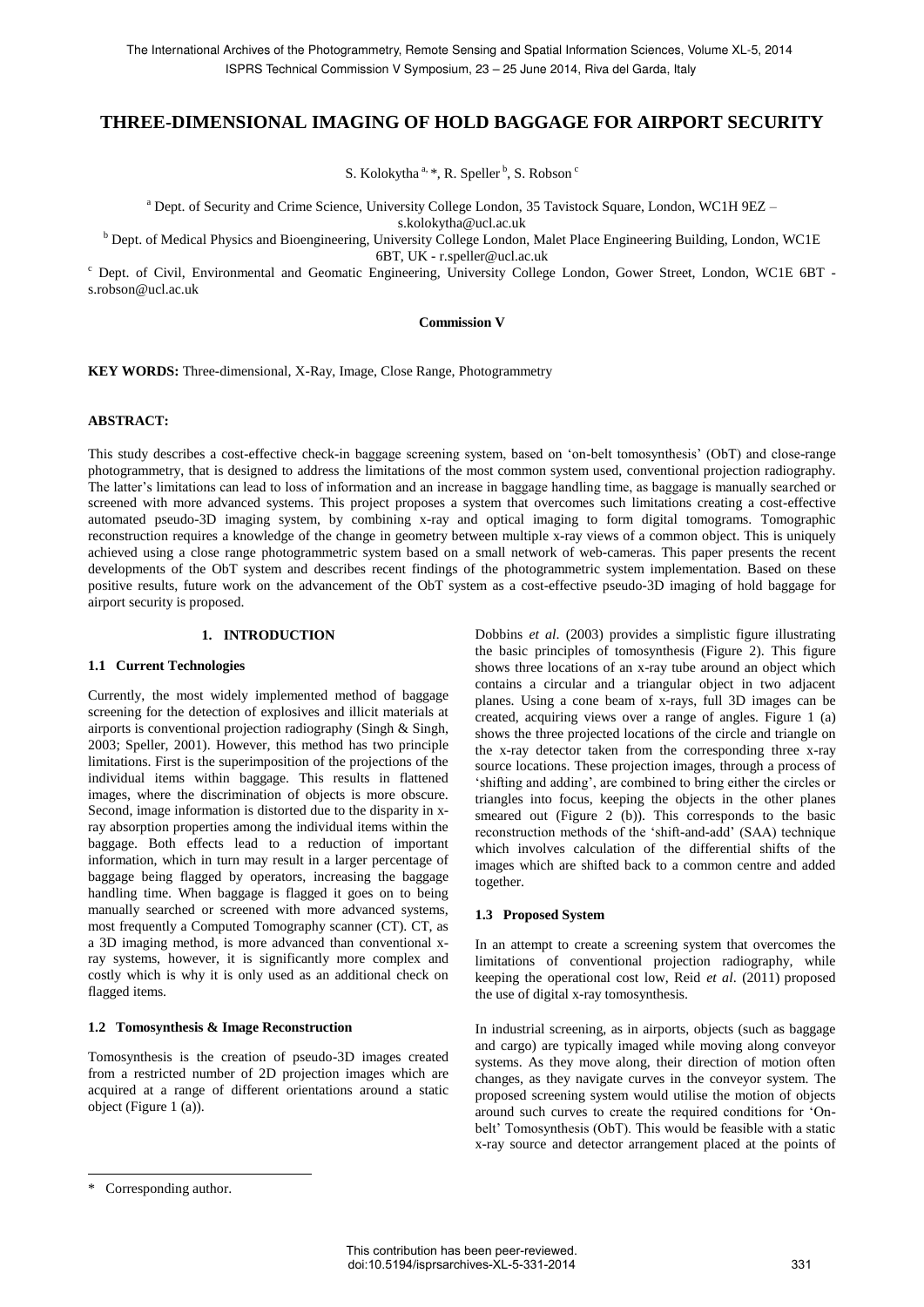object direction change (illustrated in Figure 1(b)).Taking a sufficient number of projection images of the object as they move through the curve, supports the image reconstruction of focused 2D slice images of an arbitrary number of planes. These 2D image slices can then be combined to create a pseudo-3D image of the object. However, for the 2D slice images to be reconstructed it is imperative to have the object's spatial location, with respect to the ObT x-ray and detector system. For this, a low-cost photogrammetric solution is used, based on one or more geometrically calibrated web–cameras positioned around the curves where the bags are imaged.



Figure 1. Schematic of (a) 'normal' tomosynthesis and (b) 'on-belt' tomosynthesis systems. (a) shows an arrangement of moving sources and detectors around a static object and (b) shows and arrangement of static sources and detectors around a conveyor bend. The movement of objects around the conveyor bend enables multiple views of different orientations of the objects to be made. Figure adapted from Reid *et al.* (2011)



Figure 2. Principles of tomosynthesis image acquisition and SAA reconstruction. (a) Tomosynthesis imaging. The circle in plane A and triangle in plane B are projected in different locations when imaged from different angles. (b) The acquired projection images are appropriately shifted and added to bring either the circle or triangle into focus; structures outside the plane of focus are subsequently spread across the image (i.e., blurred). Figure adapted from Dobbins III and Godfrey (2003).

## **1.4 Photogrammetry**

Photogrammetric systems typically deploy multiple cameras units to support the computation of 3D points in space by either intersection or bundle adjustment. Such a system was considered, following related successful work using a set of four web cameras to automatically track targeted objects for optical tomographic imaging (Wong, 2012). However, the implementation of a multi USB web-camera system is challenging because of the hardware and driver software

available to connect multiple USB cameras units into a single PC. Work completed in 2012 relied on a specific USB chipset and software drivers coupled with a set of web-cameras with relatively low image specifications (1600x1200x8bit). In the case of ObT, the requirement is somewhat simpler as the conveyor belt can be regarded as restricting the object motion to a 2D plane such that only 2D translations and rotations need be estimated. Provided the objects are rigid bodies, as can be assumed with baggage, a single camera solution is possible. Here, the geometric relationship between the camera and object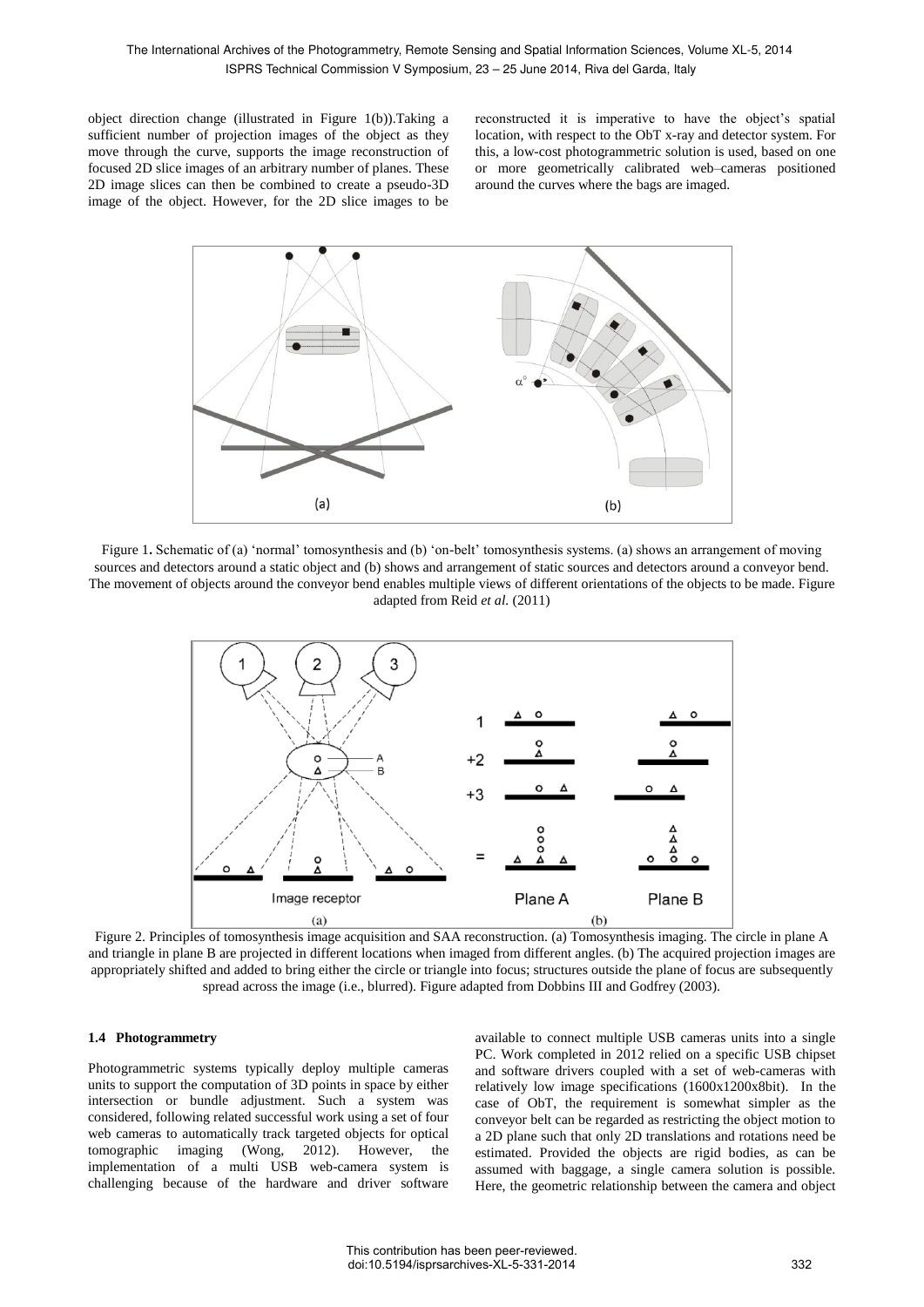can be computed based on the assumption of a planar array of target points located on the baggage item. Such a solution, analogous to a time series of resections with a moving object and static camera allows the change in position and orientation to be readily determined (Luhman *et al.,* 2006).

Further, if coded targets are used representing control locations on static parts of the conveyor system relative to the ObT source and detector, and a separate coded target array are mounted to the baggage for testing purposes, it is possible to determine baggage movements relative to the detector array. This is achieved by regarding each group of targets as a rigid body and using what is essentially a differential resection to compute relative change. The advantage of two sets of targets is that it removes the requirement for a stable camera system, which could be problematic in retro-fitting the ObT system to an existing conveyor belt system. In both cases processing of the resultant image stream is two step: Real time identification and measurement of the coded targets followed by resection of the camera and computation of the relative position of the target array.

# **1.5 Aim**

This paper aims to present recent developments of the ObT system study, showing its potential as a hold baggage imaging system for airport security with the implementation of closerange photogrammetry. Additionally, future work is proposed aimed to advance the current developments on working towards making the ObT system a fully automated cost-effective pseudo-3D baggage screening system.

# **2. METHODOLOGY**

# **2.1 System Design and Build**

An optimum ObT x-ray system was designed and built following a thorough study of optimality criteria. This included background research, test ObT simulations and test x-ray acquisitions. The resulting system is a 180° arc conveyor system built of two 90° arc around each of which six strip detectors are placed, making them twelve in total. Each set of six strip detectors is illuminated by an appropriate x-ray source (S1, S2), which is placed on the other side of the belt to the detectors (Figure 3).

The two x-ray sources are placed "off-centre" with respect to the conveyor belt axis of rotation, and thus the object axis of motion. This is done so that each detector has a different alignment to the source with respect to the axis of motion, in order to produce a different projection view of the object of ranging orientations (Figure 1 (b)).



Figure 1. 2D top view of the ObT system showing the main components: the x-ray sources (yellow triangles), the strip detectors (red boxes), and the conveyor belts (grey platforms).

## **2.2 ObT Image Acquisition and Optimisation**

In order to operate the x-ray detectors in acquiring the desired x-ray images of a created phantom, a global software environment, LabVIEW, was used. LabVIEW (short for Laboratory Virtual Instrumentation Engineering Workbench) is a system design and development environment for a visual programming language from National Instruments (Elliott *et al.* 2007). The objective is to acquire the full 2D projection of the phantom on each detector as it passes in front of them, moving along the conveyor belt. The software built enables the selection of the desired acquisition parameters, and produces twelve 2D images corresponding to the projection of the phantom on each detector. An example of six (out of twelve), images produced of a phantom built, is shown in Figure 4 (a). This phantom contains three vertical acrylic sheets, a metal key, a pair of scissors and a blister pack of off-counter pills. It is obvious, for example looking at the key on the left, to notice the change in its projection orientation.

Several techniques for image quality optimisation are developed and applied, including methods to reduce background noise in the projections, caused primarily by varied detector pixel sensitivity. An example is displayed in Figure 4 (b) showing six projections of the phantom before and after noise reduction methods developed have been applied, corresponding to sets (a) and (b).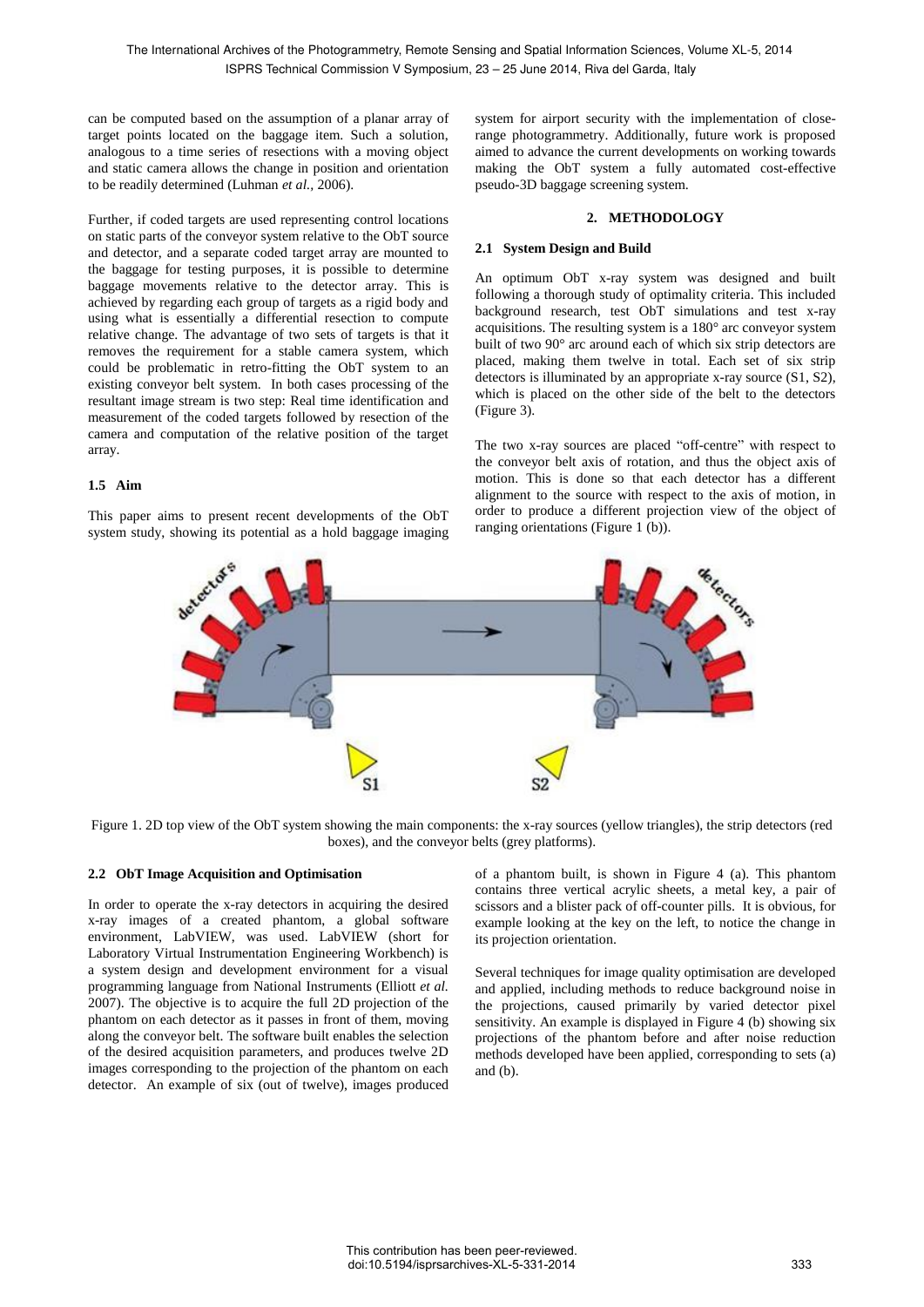

Figure 2. (a) shows an example of six out of the twelve projection images produced of a phantom built. This phantom contains three vertical acrylic sheets, a metal key, a pair of scissors and a sheet of off counter pills. (b) shows the same six projections after after noise reduction methods developed have been applied.

# **2.3 Photogrammetric Implementation**

Earlier studies have been made to evaluate the accuracy of the implementation of the close-range photogrammetric system. These studies have been made on static objects, in geometries representing the ObT. In determining the quality of the photogrammetric implementation to the ObT image reconstruction, Kolokytha *et al.* (2013) compared two sets of reconstructed images; one set produced using photogrammetrically computed measurements for the phantom position and orientation and the other using manually calculated measurements, which are taken as the 'gold standard'. The comparison is done via developing an algorithm, which subtracts the respective photogrammetrically-resulting images from the manually-resulting ones, in order to check for inconsistencies. If both images are identical the 'resulting image' would be a completely black image. From each set, 101 2D slice images are formed, and having applied the algorithm, results for 6 of these are shown in Figure 5. The initial resulting images are created in greyscale; however, they have been converted to RGB in order to enhance the brightness of the details.

An additional analysis measure, which quantifies the "darkness" of these resulting images was developed using Matlab software. The logic of this is calculating the mean greyscale of these images  $(M_i)$  and comparing it to the greyscale of a black image and a white image of the same (pixel) size. In actuality, the greyscale which the Matlab software measures is "how white" an image is, as it takes a black image to have a greyscale value of  $M_h = 0$  and a white image to have the maximum greyscale value of  $M_{wh} = 255$ .

The percentage of "how white" (*%Wh*) an image is can be calculated by:

$$
\%Wh = 100 \frac{M_i}{M_{wh}} \tag{1}
$$

Therefore, the percentage of "how black" (*%Bl*) an image is given by:

$$
\%Bl = 1 - \%Wh \tag{2}
$$

Additionally, we can calculate the percentage of the mean greyscale of the resulting images (*M<sup>r</sup>* ) w.r.t. the greyscale of the 'gold-standard' images. This gives the percentage of how much darker (*%D*) the resulting images are than the originals, given by:

$$
\%D = 100 \frac{M_r}{M_i} \tag{3}
$$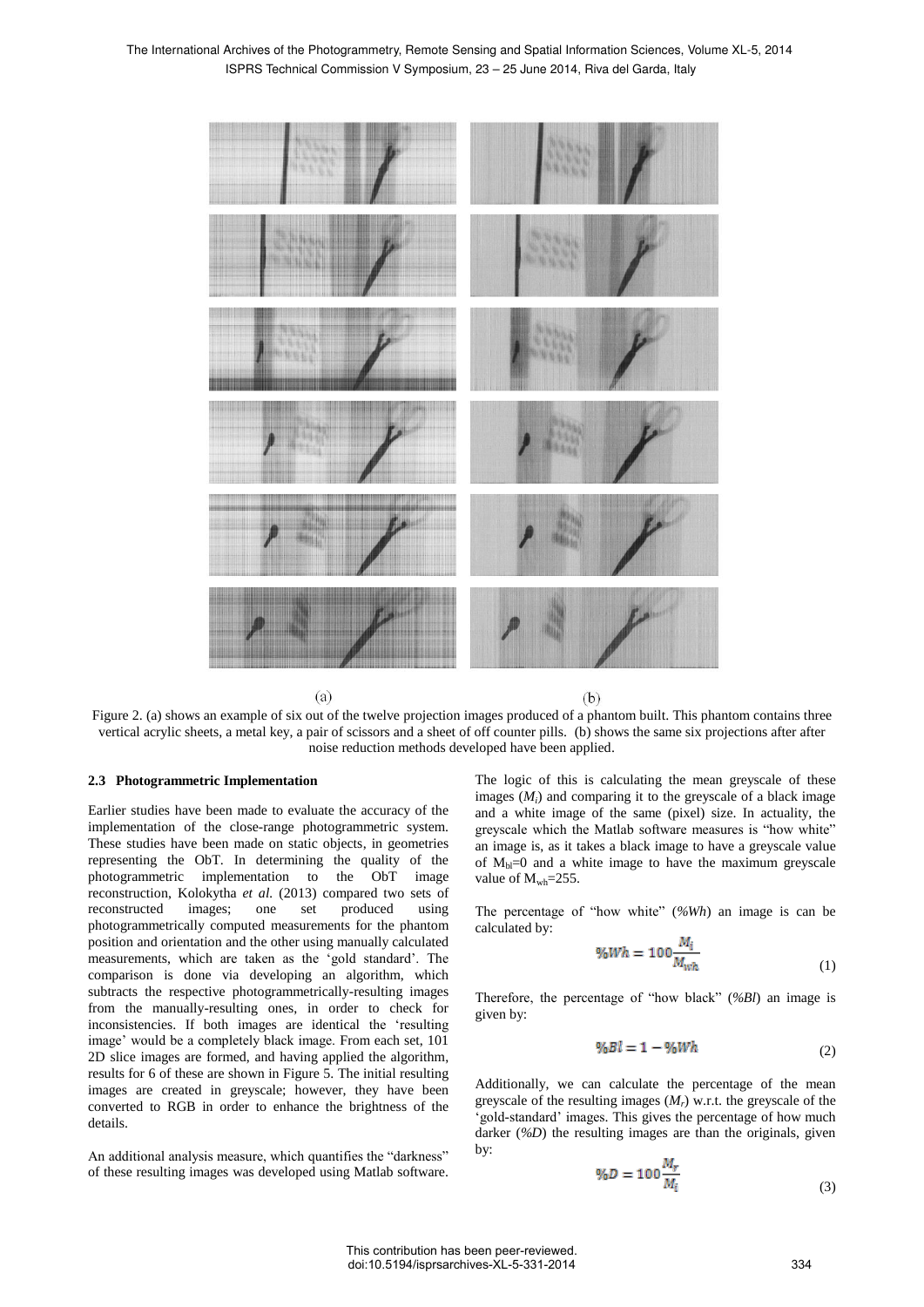The International Archives of the Photogrammetry, Remote Sensing and Spatial Information Sciences, Volume XL-5, 2014 ISPRS Technical Commission V Symposium, 23 – 25 June 2014, Riva del Garda, Italy



Figure 5. This figure shows six samples of the comparison between two sets of reconstructed images; one set produced using photogrammetrically computed measurements for the phantom position and orientation and the other using manually calculated measurements. The comparison is done via developing an algorithm which subtracts the respective images, in order to check for inconsistencies. If both images are identical the 'resulting image' would be completely black. Here, the resulting images have been converted to RGB in order to enhance the brightness of the details. Figure adapted from Kolokytha *et al.* (2013).

### **3. RESULTS**

By looking at the 'resulting images' (Figure 5) one may observe that there are minimum inconsistencies. This shows that the respective photogrammetrically-resulting images do not differ significantly from the manually-resulting ones. The calculation results in Table 6 allow the quantification of these eye-made observations. The mean darkness percentage value (*%Bl*) calculated is 99.87% (Kolokytha *et al*., 2013). All these values are very near 100%, showing that the 'resulting images' are very almost black. In addition, the discrepancies among the eleven measurements in each set are very small, showing that the mean values are a good representative of the respective samples. Additionally, the mean percentage value for how much darker (*%D*) the 'resulting images' are from the initial images is 99.78%. This value is still significantly large and very close to 100%, showing that the previous large value was not related to the original images' greylevel. Overall, these measurements show that the discrepancies between the photogrammerticallyresulting images and the manually-resulting images are very small. It should be noted that, even though the manuallyresulting images are taken as the 'gold-standard', the manual measurements are not without error themselves so these calculations do not necessarily mean that the quality of the photogrammetrically-resulting images is lower, they only show on what scale they are different to the former.

| Greyscale   |          |        |       |       |
|-------------|----------|--------|-------|-------|
| Image<br>No | $M_i$    | м.     | %Bl   | %D    |
| 1           | 151.5582 | 0.5957 | 99.77 | 99.61 |
| 11          | 162.6768 | 0.5158 | 99.80 | 99.68 |
| 21          | 159.3141 | 0.3748 | 99.85 | 99.76 |
| 31          | 156.2431 | 0.2065 | 99.92 | 99.87 |
| 41          | 153.0759 | 0.3687 | 99.86 | 99.76 |
| 51          | 151.9694 | 0.2122 | 99.92 | 99.86 |
| 61          | 151.9390 | 0.1838 | 99.93 | 99.88 |
| 71          | 151.8163 | 0.1839 | 99.93 | 99.88 |
| 81          | 151.3865 | 0.3193 | 99.87 | 99.79 |
| 91          | 151.1434 | 0.3444 | 99.86 | 99.77 |
| 101         | 152.7153 | 0.4057 | 99.84 | 99.73 |
|             |          |        |       |       |
|             |          | Mean=  | 99.87 | 99.78 |

Table 6. This table shows the comparison of a sample of eleven resulting images (Figure 5) to the respective original

reconstructed images. *M<sub>i</sub>* is the mean greyscale of the original reconstructed image, *M<sup>r</sup>* is the mean greyscale of the respective resulting image, *%Bl* is the percentage of "how black" an image is, and *%D* is the percentage of how much darker the resulting image is than the original. Figure adapted from Kolokytha *et al.*  $(2013)$ 

#### **4. CONCLUSIONS & FUTURE WORK**

In conclusion to this paper, it has been demonstrated that implementing close-range photogrammetry to a potential ObT system shows very promising results. Earlier studies performed on static objects, in geometries representing the ObT showed that the implementation of close-range photogrammetry for the determination of the object location produced very good results. Correlation on the phantom position and orientation measurements between the manually measured values and the photogrammetrically computed values shows their differences to be insignificant. In addition, measurements showed the discrepancies between the photogrammertically-resulting reconstructed images and the manually-resulting reconstructed images to be very small, of the average order of 0.13% (Kolokytha *et al.,* 2013).

A continuation of laboratory experiments will enable the development of the ObT system as a hold baggage screening system. Further work is proposed using phantoms in motion on the ObT system implementing close-range photogrammetry for the determination of the object special information. It would be further useful to develop a global software environment that is able to incorporate the operation of both x-ray and photogrammetric systems. Continuing this work shows promising in advancing the ObT system to a fully automated cost-effective pseudo-3D imaging system.

#### **ACKNOWLEDGEMENTS**

The author wishes to acknowledge funding from EPSRC and support from the Home Office.